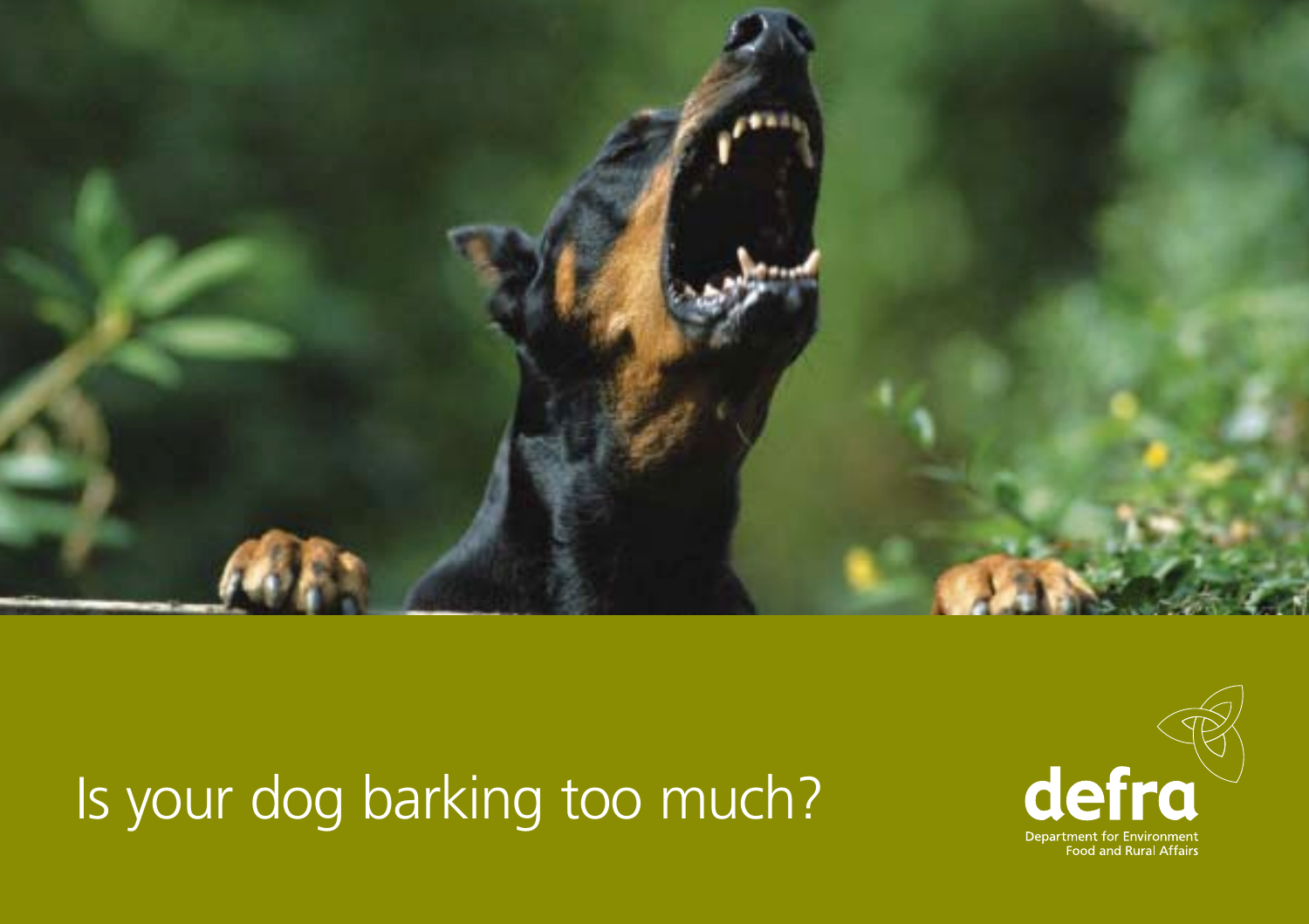# **Is your dog barking too much?**

It's normal and natural for dogs to bark. But when barking happens a lot, or goes on for a long time, it can be annoying and upsetting for your neighbours. If you're out a lot, or you're just used to the noise, you might not realise just how bad it is.

This leaflet is designed to help you work with your neighbours to sort out any problems caused by your dog barking without having to involve the authorities. It will also help you understand why your dog barks, and tell you about some practical steps you can take to stop or cut down the barking.

Research into noise issues shows that problems are most likely to be solved when people discuss things calmly and work out a solution between them. If you can't do this, the council may have to get involved and you could face some serious penalties. These are explained on page seven of this leaflet.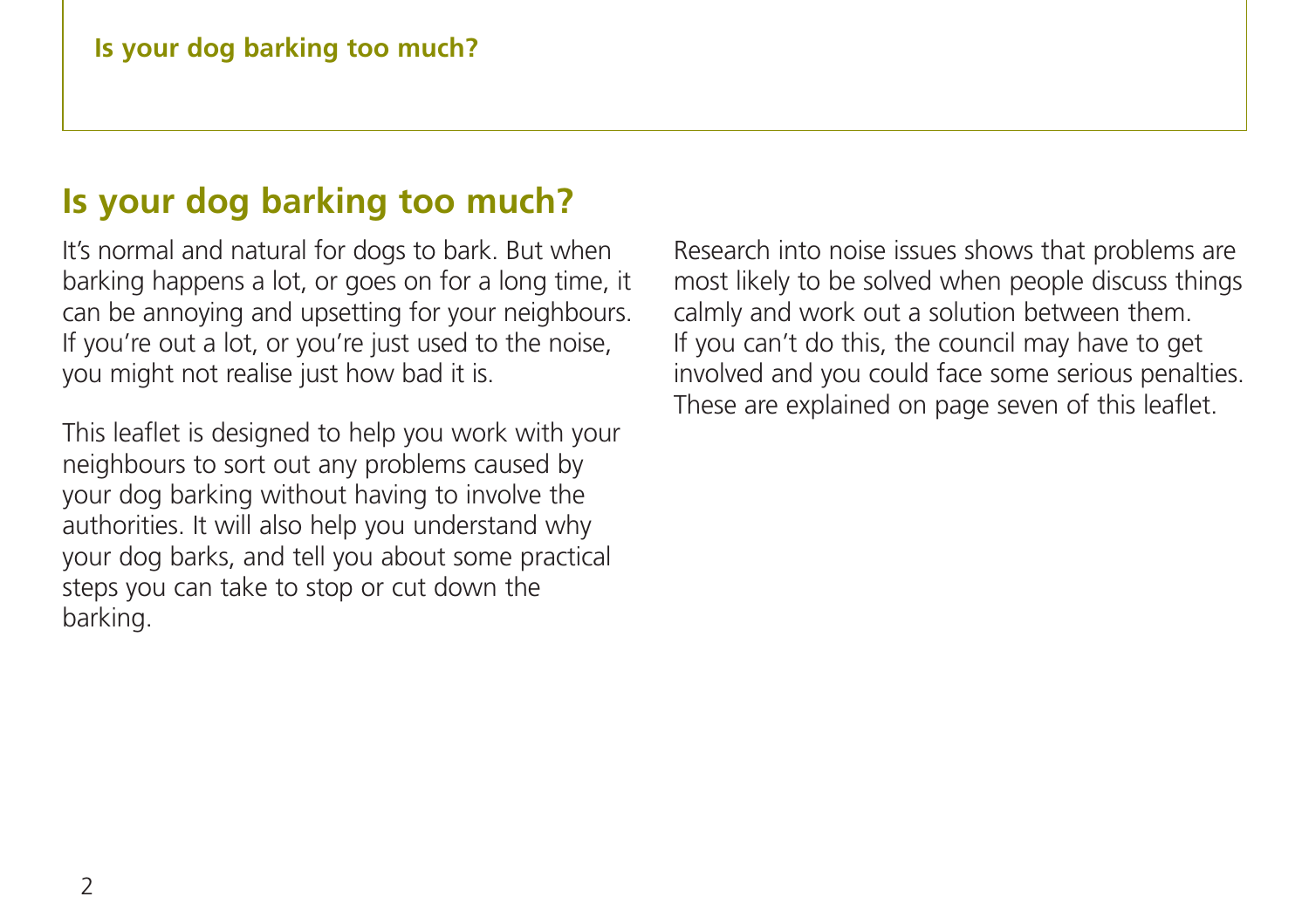# **Talking it over**

If the noise your dog is making is upsetting your neighbours, the first step is to talk things over with them. Stay calm, and try to see it from their point of view: perhaps they're working shifts, or have got a baby or small children. Bear in mind that they might be worried about whether the dog is OK and remember, you might not know how serious the problem is if your dog is barking more when you're not at home.

# **Understanding the problem**

Ask your neighbours to tell you exactly when your dog is barking, and for how long. If you're out a lot, ask them to note down the times when the barking happens. If you're in, make a note yourself. Think about using a web cam or video camera to find out what your dog is doing when you're not there, or try a 'set-up' – pretend you're going out for the day, then wait outside the door to see what your dog does. If it starts barking and howling, go back in and tell it firmly to be quiet. Punishing your dog will only make things worse.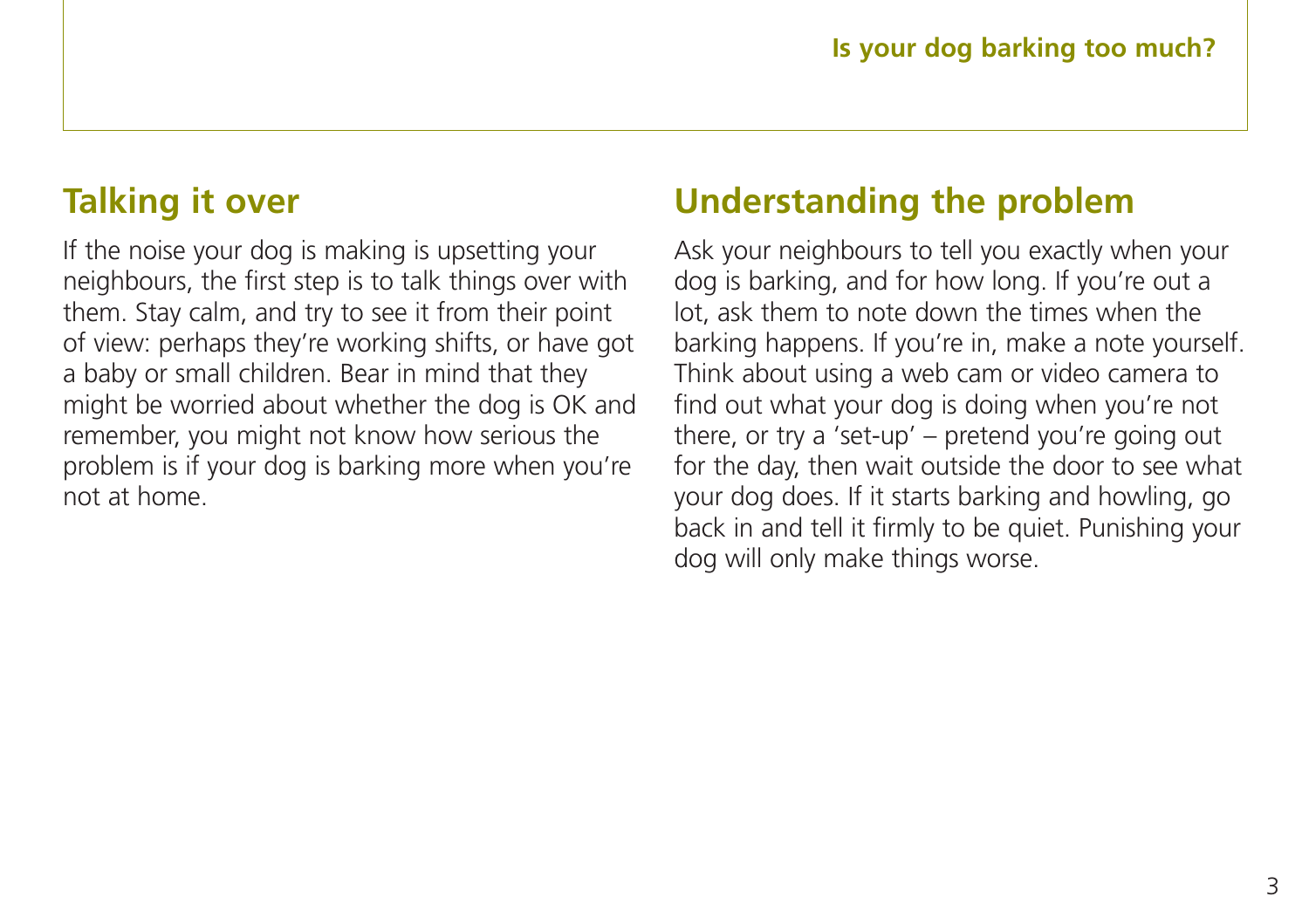#### **Is your dog barking too much?**

## **First steps**

There are some simple steps you can take straight away to cut down the amount of noise your dog is making. This will help calm the situation between you and your neighbours, and give you time to work out why your dog is barking.

- If your dog barks at things outside your yard or garden, don't let it go outside on its own. Keep it away from windows, so it can't see people or other animals.
- If your dog barks at the same time every day, like when people in the house are going to work or school, try to keep it busy at that time. For example, you could take it for a walk.
- Try to keep your dog calm. If it barks when it's excited, don't play with it at anti-social times like very late at night.
- If your dog's barking and you're in a flat or a semi, try to keep it away from any walls you share with your neighbours.
- Don't leave your dog outside if it's barking to be let in.
- See if you can get a friend or relative to look after your dog when you go out, or take it with you.
- Make sure your dog gets some exercise before you go out. A tired dog barks less.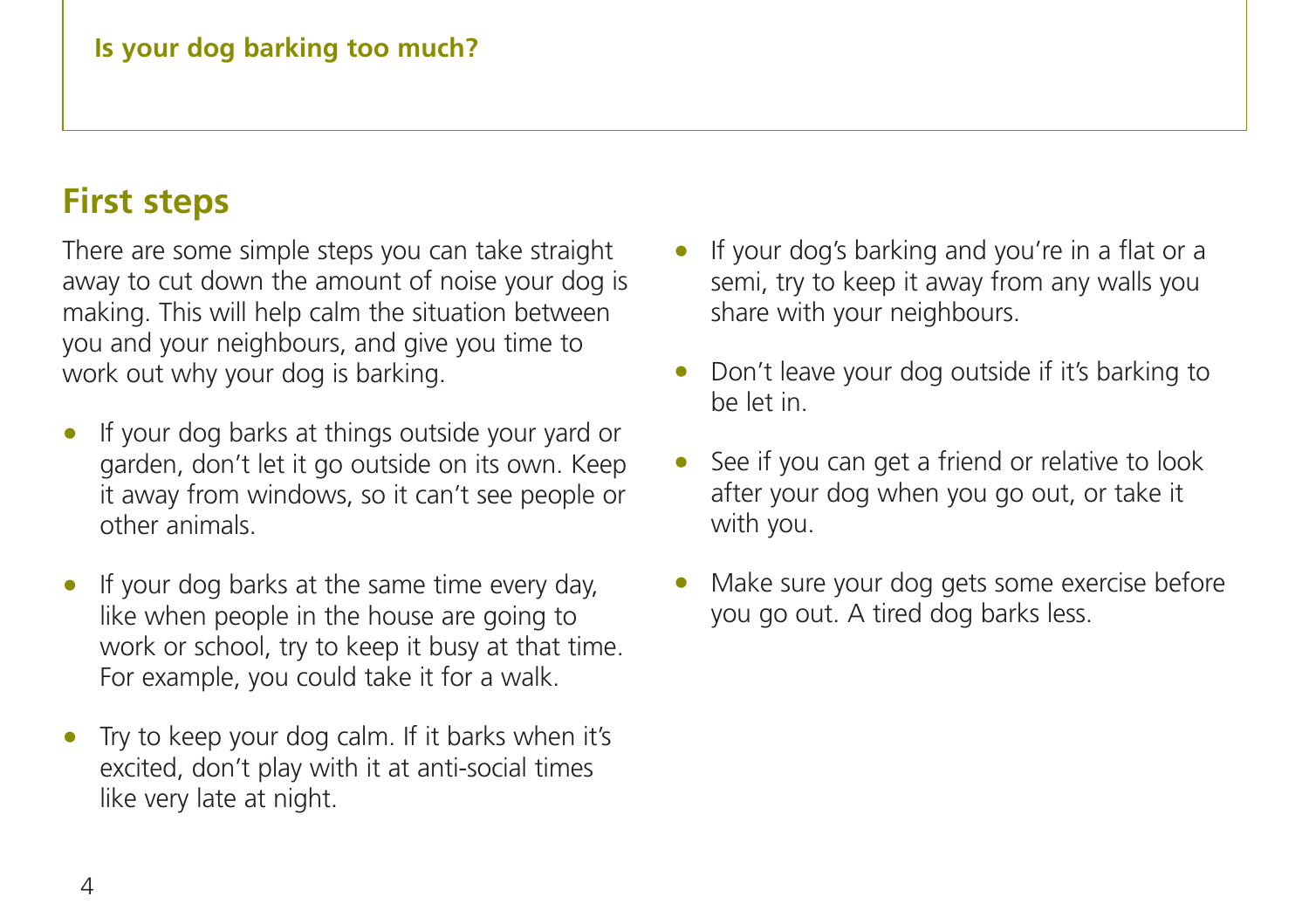## **Longer-term solutions**

#### Some general rules

Be consistent. Every time your dog is quiet when it would normally have barked, praise it or give it a treat. When it barks, tell it firmly to be quiet.

You also need to remember that your dog is part of the family. If it only barks when you leave, bring it inside. Leave some toys or chews, and put the radio on quietly. If your dog is distressed, keep it inside with you whenever you're at home – dogs are pack animals, and they need company.

### Tackling specific problems

**Problem:** Your dog is clingy, and howls or whines when left alone.

**Solution:** A vet, animal behaviourist or dog warden may be able to tell you how to help your dog get used to being on its own.

**Problem:** Your dog is frightened. It might look scared (ears back, tail low), have trouble settling, or keep trying to hide.

**Solution:** If your dog likes hiding, make a den for it. If it's scared of noise, mask it by putting the radio on quietly. If it's frightened of other people or animals, shut the curtains or doors. Think about talking to a vet, animal behaviourist or dog warden.

**Problem:** Your dog guards his territory by barking at people, animals or cars.

**Solution:** Keep your dog away from the front of the house or flat. Screen your windows. If it starts barking outside, call it in straight away. You could ask a vet, animal behaviourist or dog warden about behaviour therapy.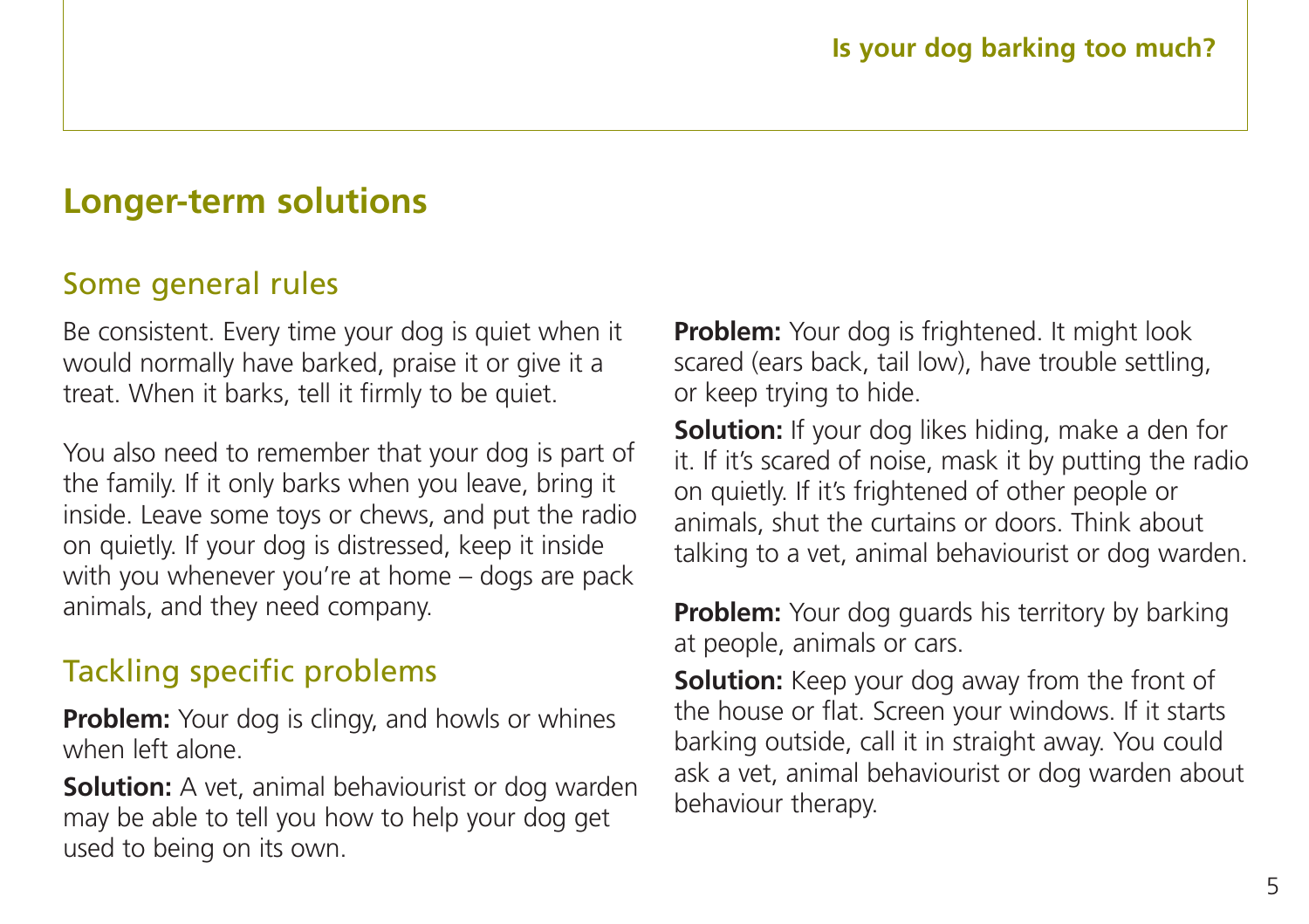**Problem:** Your dog is barking to get attention. **Solution:** Look at your dog, then look away to show you're not going to respond. Don't give it any attention  $-$  or anything else  $-$  while it's barking. Try deliberately ignoring it for 20-30 minutes two or three times a day, and get everyone in the house to do the same. Doing this for 15 minutes before you go out can help stop your dog barking when you leave. A vet, animal behaviourist or dog warden may be able to give you advice.

**Problem:** You went out without taking your dog for a walk, and it's barking through frustration. **Solution:** Wear different clothes for walking your dog. Leave your dog's lead where it can see it. So if you're leaving without taking the lead the dog will know that its not going with you.

#### What *not* to do

- Don't punish your dog. It might mistake it for attention, and it could also make it more anxious.
- Don't use mechanical devices like anti-bark collars – if it could make the dog even more anxious.
- Don't get a second dog unless you're sure it's going to make your dog feel more secure, not less.

**Keep your neighbours informed about what you're doing to stop the barking.**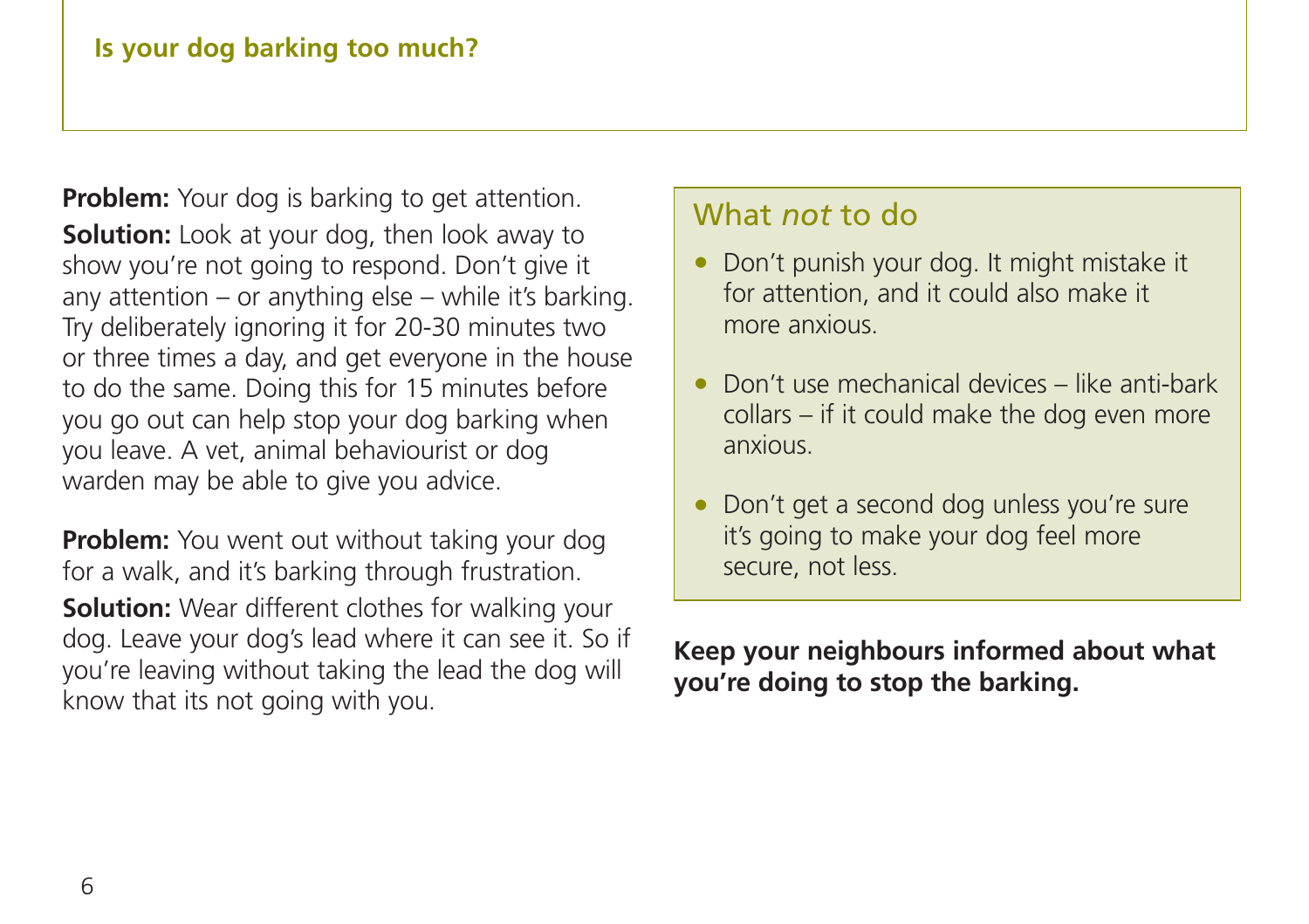## If the problem doesn't get resolved

If you don't take steps to solve the problem, and your local authority receives complaints about the noise your dog is making, the authority will investigate the complaint. The local authority may seek to resolve the problem by mediating between you and the complainants, but where it does not do so, or where such mediation is unsuccessful, and the authority is satisfied that the noise amounts to a statutory nuisance, it will serve you with an abatement notice requiring the noise to be reduced to an acceptable level.

If you fail to comply with an abatement notice, you could face prosecution and, if convicted, a fine of up to £5,000 (and possibly further daily fines of up to £500 for each day on which the offence continues after conviction).